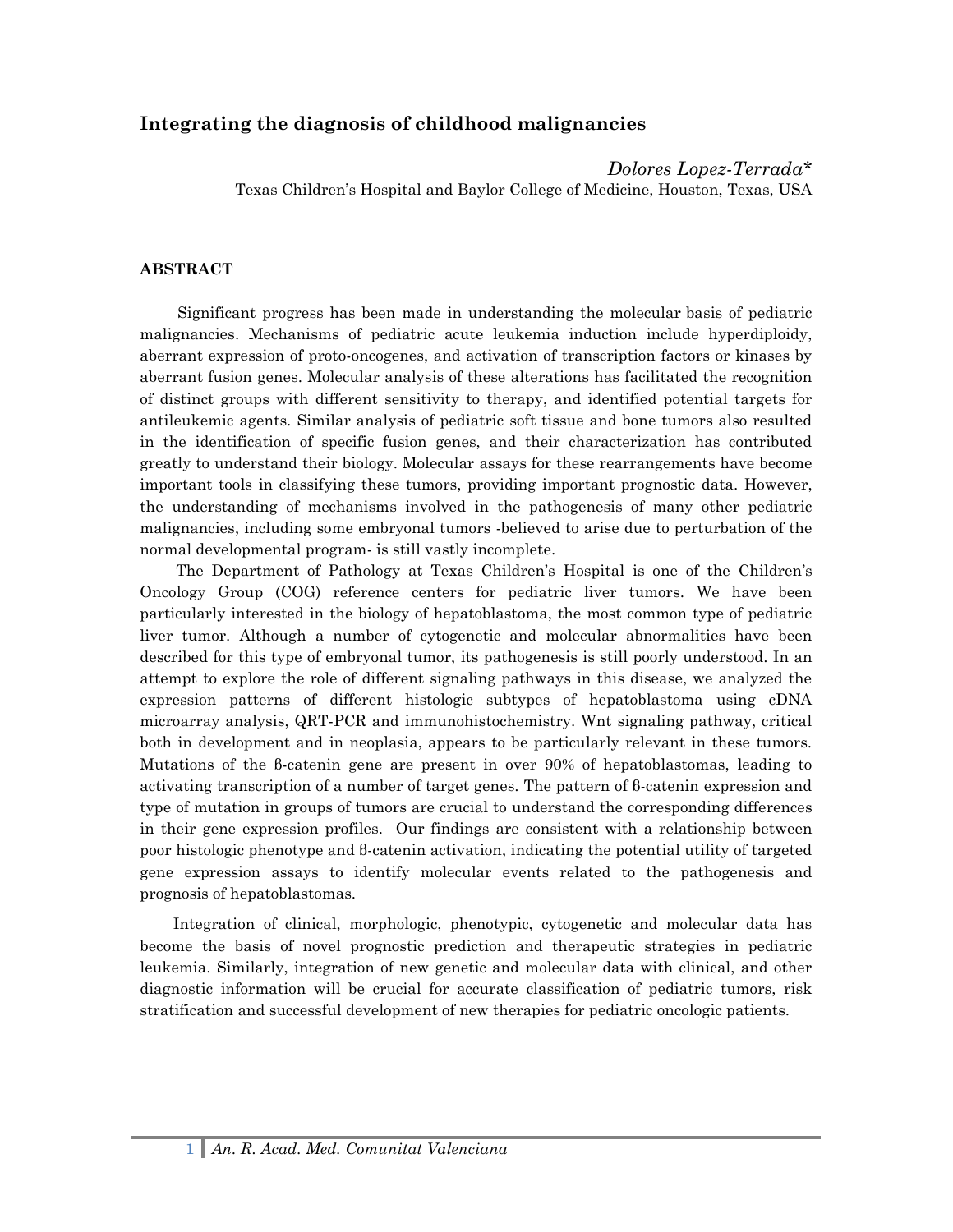#### **INTRODUCTION**

Significant progress has been achieved during the past few decades in understanding the molecular basis of numerous pediatric malignancies. In some instances this has resulted in the development of genetic and molecular tests that are being progressively integrated in the diagnosis and clinical management of these patients.

The pediatric and adult cancer disease spectrum is different, as it is the stem cell population targeted by mutations, the type and number of necessary mutations to induce a fully malignant phenotype, and the internal homeostatic environment of the host (developing versus a fully mature). All these results in a different approach to diagnose pediatric cancer, as many of these processes lack morphologic evidence of differentiation and are difficult to classify. Most of pediatric cancer patients are enrolled in cooperative group therapy protocols (90% of children in USA) which are tailored to specific tumor types and subgroups, often requiring assessment of biologic tumor markers. **{Gilliland, 2002 #1}** 

#### **PEDIATRIC HEMATOPOIETIC MALIGNANCIES**

The best example of how the application of newly gained biological knowledge in a type of malignancy has resulted in improvements in diagnosis, classification and clinical management, is pediatric hematopoietic malignancies. True treatment success has been achieved in many pediatric acute leukemias and lymphomas, much more so than for adult hematopoietic malignancies. These differences in therapeutic success are probably due to a combination of factors, including biological differences of the neoplastic processes, hostdependent features and treatment strategies, and also a better understanding of normal hematopoietic development and of the molecular pathology of these malignancies**.( Pui, Acute Lymphoblastic Leukemia, NEJM 2004) {Pui, 2004 #2}**

#### **PEDIATRIC ACUTE LYMPHOBLASTIC LEUKEMIA (ALL)**

Pediatric ALL is the most common malignancy in childhood, representing approximately 50 percent of all pediatric cancers. During the last decade a better understanding of normal hematopoietic development and of the molecular events involved in leukemic malignant transformation, has been achieved. As a result, significant improvements have occurred in our ability to diagnose, sub classify and treat these patients. During the last decade the survival rates have increased to close to 80 percent overall, as prognostic markers have been identified and risk adapted therapeutic protocols have been implemented. To the conventional methods of ALL diagnosis (morphology, cytochemistry, immunophenotyping) a number of genetic and molecular diagnostic techniques have progressively become part of the diagnostic work-up and monitoring of ALL patients, including one or several of the following: conventional cytogenetics, southern blotting, polymerase Chain Reaction (PCR), Fluorescence in situ Hybridization (FISH), Spectral Karyotyping (SKY), and Comparative Genomic Hybridization (CGH). {Margolin, 2006 #3}

A small subset of important genetic abnormalities of variable frequency (**Table 1**) have been identified in pediatric Acute Lymphoblastic Leukemia (ALL), and are presently being used in several clinical protocols for therapeutic stratification of these patients. The presence or absence of a number of chromosomal rearrangements and the resulting fusion genes are used as markers which, in combination with a number of other clinical parameters (immunophenotype, DNA index, age, white cell count, central nervous system or testicular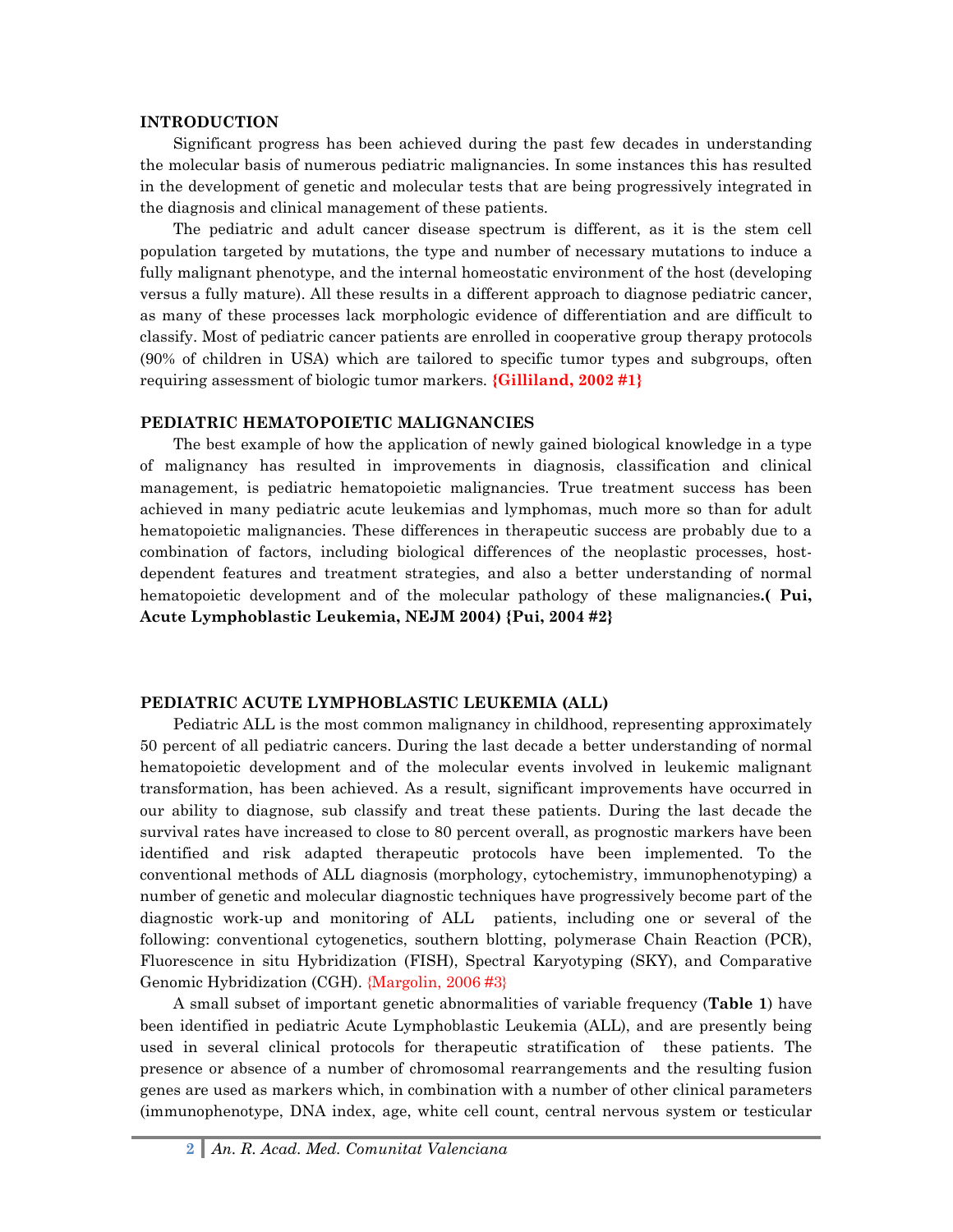involvement, and early response to therapy) serve to assess these patients standard, high or very high clinical risk, and to assign them to therapeutic protocols accordingly**. (Pui et al, The New England Journal of Medicine, 339, 9, 605-615, 2002?) {Pui, 2001 #4}**

Molecular testing in pediatric ALL fusion transcripts derived from chromosomal translocations has become critical for risk-stratification of patients and optimizing treatment strategies. Patient-specific transcripts can also be used as markers to monitor relapse or minimal residual disease.

Pediatric acute lymphoblastic leukemia has become the best example of integration of genetic and molecular biological markers in routine diagnosis, risk assessment and monitoring of pediatric cancer patients. **(Downing 2002, Pui 2001, {Pui, 2001 #4} Weitzman 2002)**

In the last few years cDNA microarray technology has been extensively utilized to identify distinct leukemia subtypes that can be defined exclusively on their expression profiles (**Ross, M. E. et al. Blood 2003;102:2951-2959) {Ross, 2003 #5}.** This newly gained knowledge has resulted in a number of challenges for the molecular testing of pediatric ALL patients, the first one being the potential need for individual molecular characterization of newly diagnosed leukemia patients. This will require the implementation of multiplexed diagnostic assays, sufficiently sensitive, efficient and cost effective requiring flexible new platforms to allow easy inclusion of new markers and potential of expansion into proteomics and pharmacogenomics testing.

Our Department at Texas Children's Hospital is in the process of implementing a new ALL translocations Bead-based Assay (Ambion/Luminex). This technology, a combination of multiplex RT-PCR (Reverse Transcription, Polymerase Chain Reaction) and detection of spectrally addressable fluorescent beads, allows the analysis of multiple targets in a singlewell (ninety-six well format). This high throughput multiplexed assay is being implemented for the amplification and detection of six common leukemia associated fusion transcripts in a single well, with a very short turn-around time (5 h for 96 assays) in a sensitive (reliably detects 1 fusion-transcript carrying leukemia cell in 100-1000 cells) and cost-effective manner. **(Wallace et al, Leukemia 2003) {Wallace, 2003 #6}**

### **LYMPHOMAS OF CHILDREN AND ADOLESCENTS**

Malignant lymphomas represent the third most common pediatric cancer (between 8 and 10 percent of all pediatric malignancies). The four most common pathological subtypes are Burkitt lymphoma (40%), lymphoblastic lymphoma (30%), diffuse large B-cell lymphoma (20%), and Anaplastic Large Cell Lymphoma (ALCL, 10%).

### **Cairo, Pediatr. Blood Cancer Vol.45, 6 Pages: 753-769, 2005. {Cairo, 2005 #7}**

Some of the most relevant recent developments in the molecular biology of two subtypes of pediatric NHLs: anaplastic large cell lymphoma (ALCL) and Burkitt lymphoma, particularly those most relevant to the diagnosis of these lymphoma subtypes, will be discussed briefly.

## **Anaplastic Large Cell Lymphoma (ALCL)**

Anaplastic Large Cell Lymphoma, previously designated as "Ki-1 lymphoma" for its characteristic CD30 immunoreactivity, is a T-cell non-Hodgkin lymphoma, representing between 10 and 15 percent of the total pediatric NHLs (Cairo rf). This lymphoma subtype was initially associated with the presence of a  $t(2;5)$  translocation, which was cloned by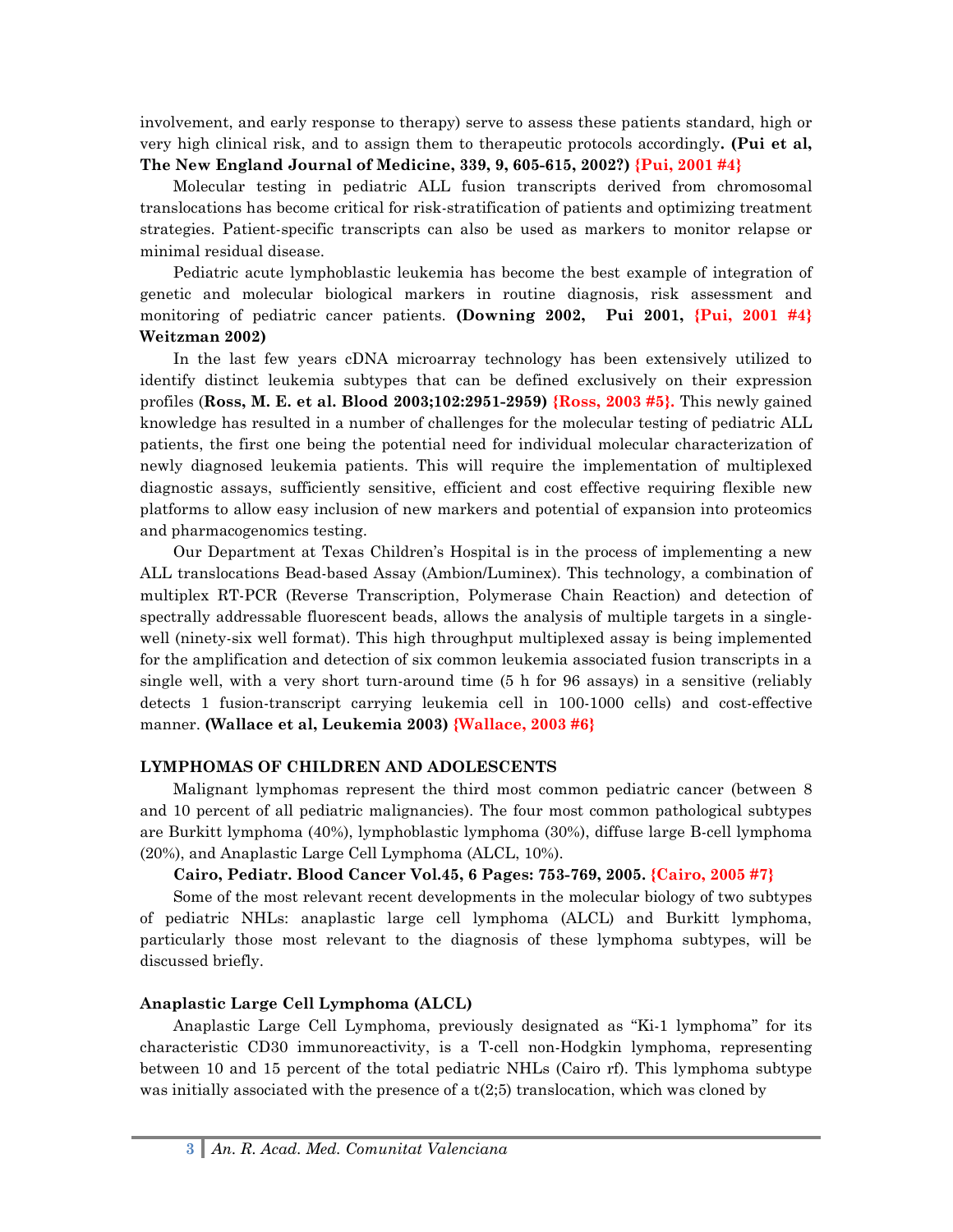**Morris et al. (1994)** describing the genes involved in the resulting fusion gene: the *NPM* (nucleophosmin) gene, located on chromosome 5q35, and the *ALK* (anaplastic lymphoma kinase) gene, located on chromosome 2p23. Aberrant expression of ALK protein, a novel receptor tyrosine kinase of the insulin receptor family, is linked to tumorigenesis in ALK-positive ALCL, as well as in some other tumors **(49, 50, 51 from Cairo).** {Morris, 1994 #8} {Bischof, 1997 #9} {Kutok, 2002 #10}A number of other variant translocations involving at least six other ALK partner genes have been recently described **(Table 2).**

Histologic identification of the typical ALCL anaplastic morphology or any its many morphological variants, in combination with phenotyping and its characteristic CD30 immunoreactivity, are used to initially identify these lesions. Although a number of RT-PCR and Fluorescence in situ hybridization assays (*ALK* specific FISH) are available to document translocations associated with ALCL, immunohistochemical detection of aberrant ALK protein expression is most commonly used. {Simonitsch, 1996 #11} {Beylot-Barry, 1996 #12} {Armstrong, 2005 #13}

### **Burkitt Lymphoma**

Histologic identification of the Burkitt lymphoma or L3 ALL blasts morphology, immunophenotyping, and correlation with the presence of *CMYC* oncogene (8q24.12-q24.13) rearrangements is usually required for accurate classification of these malignancies. Documenting this rearrangements can be either done by conventional cytogenetics, identifying the presence of the  $t(8,14)$  or variant translocations  $(t(2,8), t(8,22))$ , or C-MYC (8q24.13) oncogene rearrangements by FISH. More recently, the application of CISH (Chromogenic In Situ Hybridization) probes to document CMYC oncogene rearrangements on tissue sections, touch imprints and other cellular specimens, has allowed the simultaneous identification of the genetic rearrangement within their histologic context. **{Heerema, 2005 #14}**

#### **PEDIATRIC SOLID TUMORS**

The majority of pediatric solid tumors, differently to adult malignancies, more commonly of epithelial origin, are either sarcomas or tumors of neuroectodermal origin. Many of these lesions are difficult to accurately classify by morphological means, as they are frequently poorly differentiated or undifferentiated neoplasms. Multiple diagnostic approaches are often required and ancillary tests are necessary to confirm the initial diagnostic and clinical impression in these patients.

Genetic abnormalities found in pediatric solid tumors include a number of chromosomal translocations (and other chromosomal rearrangements as deletion, inversions and insertions) loss of tumor suppressor genes, amplification of oncogenes, abnormal methylation, genomic imprinting, defective DNA repair mechanisms and telomerase activity. However, from the molecular diagnostic point of view, only those recurrent, wellcharacterized genetic changes, rigorously correlated with specific tumor types and subtypes should be considered for clinical use.

No specific genetic rearrangements have been identified in a proportion of pediatric and adult sarcomas (Table 5: Sarcomas with complex Karyotypes). However, systematic cytogenetic analysis of pediatric solid tumors identified a number of tumor-specific chromosomal translocations. Molecular cloning of these rearrangements resulted in the characterization of their breakpoints and the identification of fusion genes, chimeric transcripts and proteins that result of these translocations. As a result of this, we have a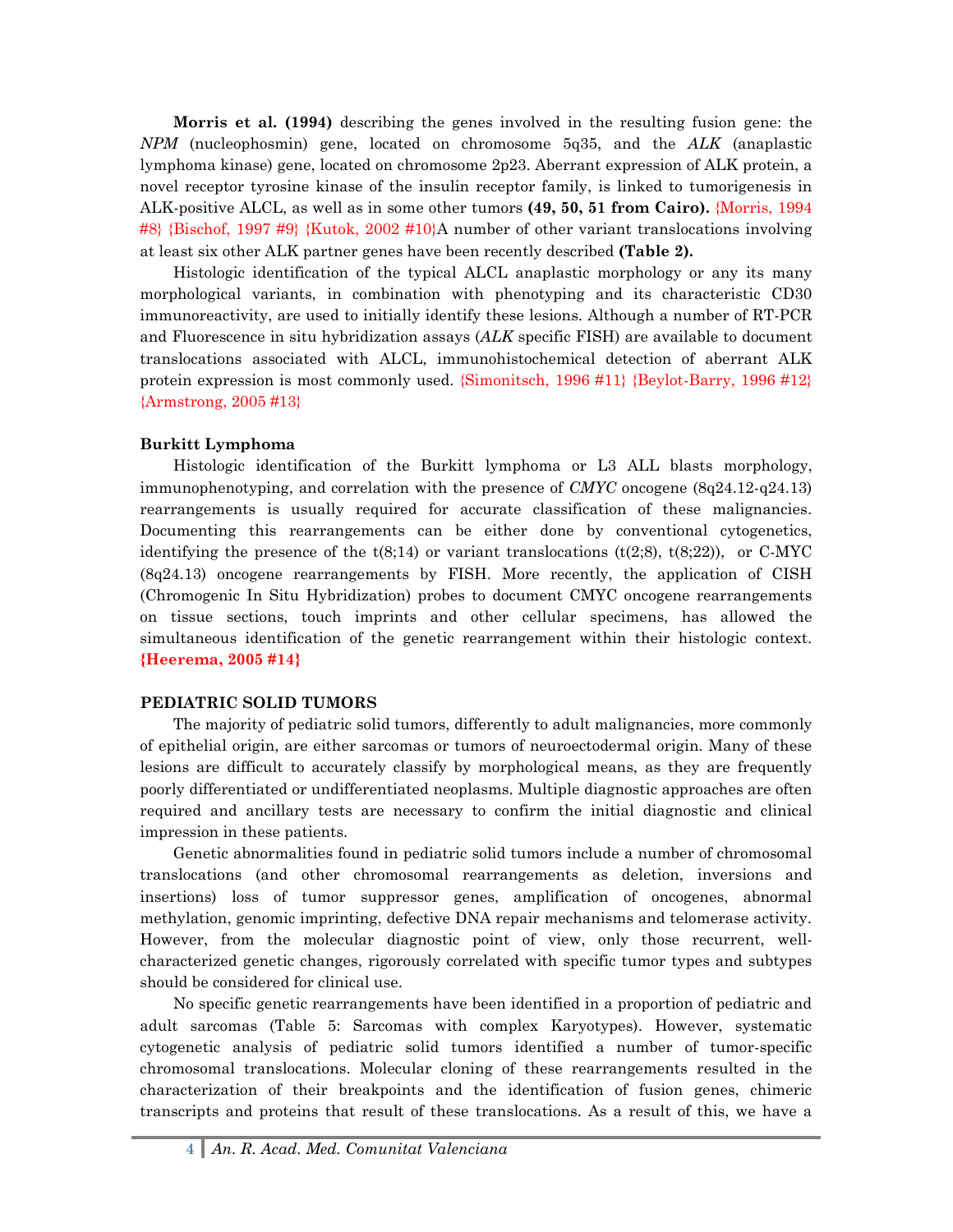better understanding of the molecular mechanisms involved in normal development in some cases, and malignant transformation of these tumors. Is also provided molecular pathologists with genetic markers for tumor classification and is impacted therapy which is becoming more risk-based and tumor specific. A number of translocation-specific novel therapeutic strategies are also being evaluated for these patients. **{Borden, 2003 #15}** 

In addition of conventional cytogenetics and other karyotyping techniques (such as CGH and SKY) a number of molecular techniques, including RT-PCR, FISH and more recently CISH are clinically applied for the identification of tumor specific chromosomal translocations, fusion genes and fusion transcripts. The advantage of conventional cytogenetic analysis is the large amount of information provided by a complete karyotype, however it requires alive, dividing cells, its resolution is low, is expensive and slow. Both RT-PCR and FISH/CISH are affordable and fast tests, but non-informative if negative. RT-PCR allows an unlimited number of primer to be design, but requires RNA obtained from the tissue tested. On the other hand, FISH/CISH probes are limited and test results may be difficult to interpret. Other conventional and ancillary techniques used for diagnosing pediatric solid tumors are included in Table 4. Probably the most important element to remember when a number of tests are incorporated for diagnosing these types of malignancies is that molecular testing should always be used in the context of other diagnostic tests and not used alone to arrive to a diagnosis. {Triche, 2006 #16}

The following section will mostly focus in tumor-defining chromosomal translocations identified in two pediatric sarcomas: synovial sarcoma and alveolar rhabdomyosarcoma. The most recent advances in the application of molecular diagnostic testing to these two sarcoma types, carrying characteristic, well characterized chromosomal rearrangement with wellestablished diagnostic, therapeutic and prognostic relevance, will be discussed.

### **Synovial sarcoma**

Synovial sarcoma is an aggressive, relatively common sarcoma (approximately 10% of all soft tissue sarcomas) of unknown histogenesis that affects children and young adults, with a slight male predominance. **{Fletcher, 2000 #18}** The most common sites involved are the limbs, and particularly areas adjacent to joints, although they can arise in almost any area of the body (trunk, mediastinum, abdominal wall, head and neck, lung and pleura) {Shmookler, 1982 #20; Shmookler, 1982 #19} {Fetsch, 1993 #21} {Zeren, 1995 #22}Histologically there are two subtypes of synovial sarcoma: monophasic, composed of a spindle cells component, or biphasic, containing areas with variable degrees of epithelial differentiation, form carcinomalike to "occult" subtle cases.

Cytogenetically both monophasic ans biphasic synovial sarcomas share a recurrent reciprocal t(X;18)(p11.2;q11.2) translocation. This translocation fuses the *SYT* gene from chromosome 18q11 to either of three homologous genes at Xp11, *SSX1, SSX2* and rarely *SSX4* (only two cases have been described)**.** {Crew, 1995 #23} {de Leeuw, 1995 #24} The *SSX1* and *SSX2* genes encode closely related proteins (81% identity). The N-terminal portion of each SSX protein exhibits homology to the Kruppel-associated box (KRAB), a transcriptional repressor. Both the SYT-SSX1 and the SYT-SSX2 hybrid transcripts encode fusion proteins in which the C-terminal 8 amino acids of the normal SYT protein have been replaced by 78 amino acids encoded by an SSX gene. {Thaete, 1999 #25} SYT and SSX proteins appear to be transcriptional regulators primarily through protein-protein interactions **(Ladanyi Oncogene Sep 10; 20 (40):5755-62, 2001), {Ladanyi, 2001 #26}** SYT acting as an activator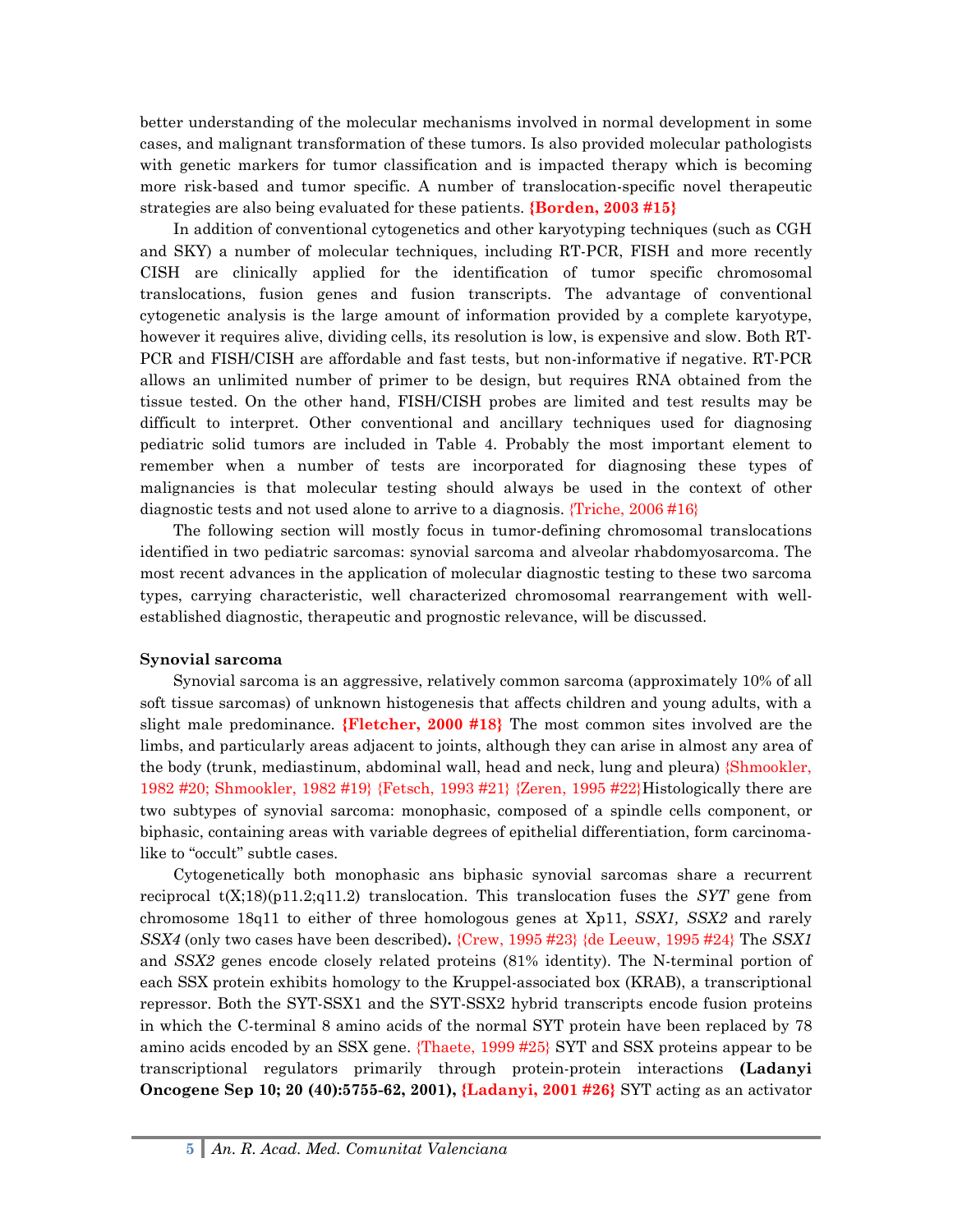of transcription and SSX as a repressor**.(dos Santos, Genes Chromosomes and Cancer 2001 Jan:31(1):1-14.) {dos Santos, 2001 #27}**

Cytogenetic studies on series of synovial sarcomas demonstrated a near-diploid karyotype in a majority of the cases with the  $t(X;18)(p11.2;q11.2)$  translocation as the sole cytogenetic abnormality present in approximately a third of synovial sarcomas. **(Sandberg 2002) {Sandberg, 2002 #28}** Other chromosomal changes include numerical changes and no other recurrent structural abnormalities.

Molecular detection of SYT-SSX1 and 2 fusions has been demonstrated to be of tremendous clinical value. PCR analysis demonstrated the presence of SYT-SSX1 or SYT-SSX2 fusion transcripts in approximately 95% synovial sarcomas examined, indicating that the detection of these hybrid transcripts by PCR may represent a useful diagnostic method. Sequence analysis demonstrated further heterogeneity in the fusion transcripts with the formation of 2 distinct SYT-SSX1 fusion junctions and 2 distinct SYT-SSX2 fusion junctions. Coexisting SYT-SSX1 and SYT-SSX2 has been reported in 10% SYT-SSX positive primary tumors {Yang, 2002 #29}.

Kawai and colleagues {**Kawai, 1998 #30}** found a relationship between the type of fusion transcript and the histologic subtype (*SYT-SSX1*associated mostly with biphasic, and *SYT-SSX2* with monophasic types) as well as with the prognosis, with a significantly better metastasis-free survival associated with the *SYT-SSX2* subtype. Skytting {Skytting, 1999 #31} suggested that the base pair differences between the SSX transcripts may have biologic significance. The impact of the *SYT-SSX* Fusion Type on the Clinical Behavior of Synovial Sarcoma has since become a subject of scientific debate. Ladanyi **{Ladanyi, 2002 #32}** and colleagues found fusion type *"the single most significant prognostic factor by multivariate analysis in patients with localized disease at diagnosis"* for synovial sarcoma. However, a recently published European multicenter, retrospective analysis study found that is histologic grade, but not SYT-SSX fusion type, the most important prognostic factor determining these patients prognosis. {Guillou, 2004 #33} Further studies, with careful clinical, morphologic and molecular correlation will be necessary to determine the significance of the molecular fusion type in synovial sarcoma.

#### **Alveolar rhabdomyosarcoma**

Rhabdomyosarcoma (RMS), the most common soft tissue sarcoma in children, is a small round cell tumor of skeletal muscle histogenesis, thought to arise as a consequence of loss of growth control and differentiation of myogenic cells {Wexler, 2006 #34}. Their differential diagnosis often depends of the identification of rhabdomyoblasts or the detection of musclespecific proteins in the tumor cells.{Dias, 2000 #35} {Qualman, 1998 #36} {Parham, 2001 #37}Histologically three main types of RMS can be identified : botryoid, embryonal, and alveolar, associated with poorer prognosis. Separate categories have been established for undifferentiated sarcoma, anaplastic and sarcoma NOS (not otherwise specified) subtypes.

Cytogenetic analysis revealed chromosomal abnormalities, primary aneuploidies, in all subtypes of RMS. In the alveolar subtype two specific chromosomal translocations have been identified. The t(2;13)(q35;q14) translocation can be cytogenetically detected in approximately 60% of alveolar RMS {Whang-Peng, 1986 #38} {Whang-Peng, 1992 #39}. This translocation juxtaposes the *Pax3* gene on 2q35, a transcription factor functional during early neuromuscular development, to *FKHR* gene (also known as *FoxO1A*) on 13q14. *FKHR* is a member of the forkhead family of transcription factors. {Barr, 1993 #41} {Shapiro, 1993 #42} {Galili, 1993 #43} As a result of this translocation the 5' portion of the *Pax3* gene,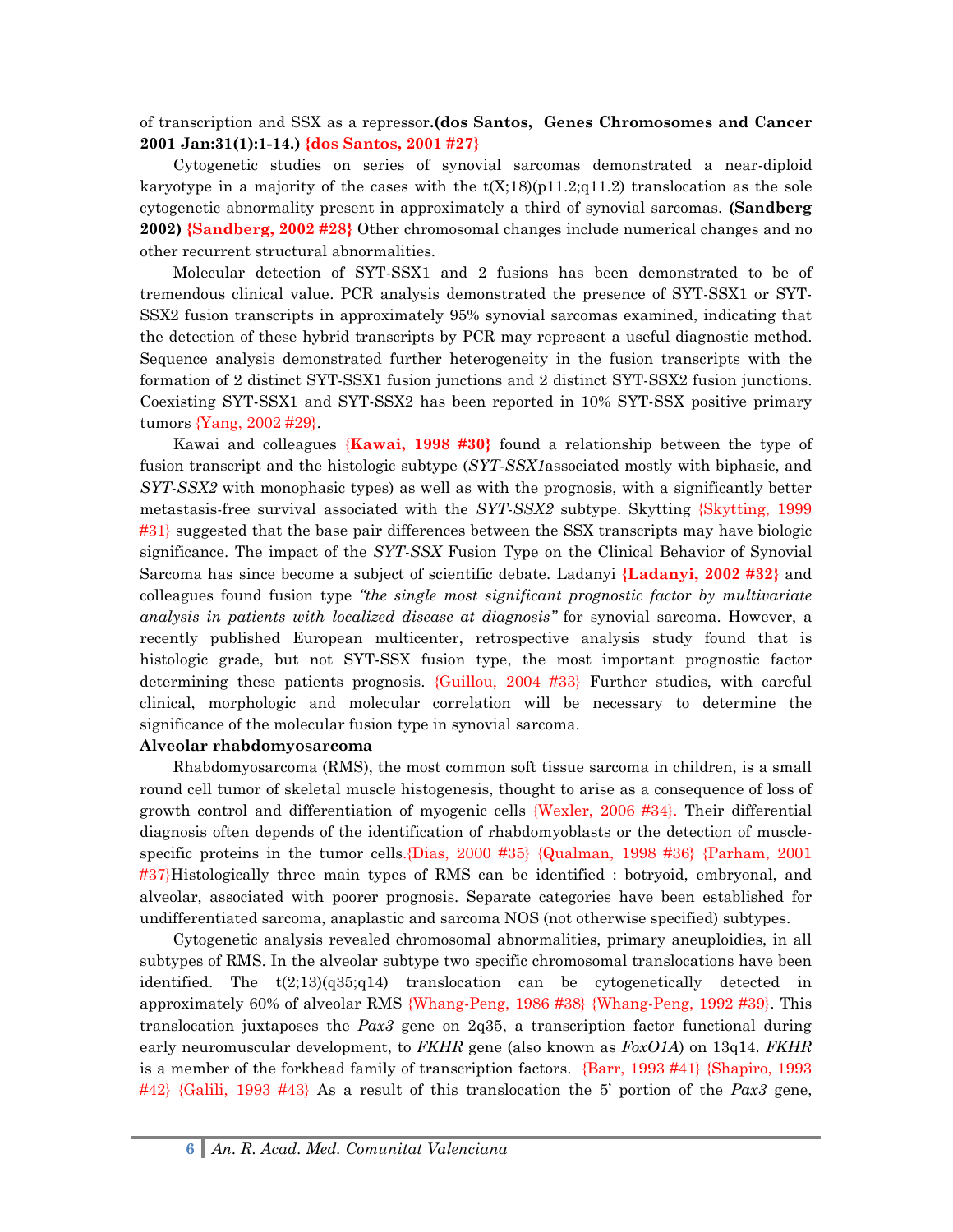including an intact DNA binding domain, is fused to *FKHR*, resulting in a chimeric transcript and protein containing the *Pax3* DNA-binding domain and the distal half of the fork head and C-terminal region of *FKHR*. A less common variant of the translocation, fusing *Pax7* gene (another member of the forkhead family of transcription factors located on 1p36) to *FKHR*, and resulting in a  $t(1,13)(p36;q14)$  translocation, has also been associated with alveolar RMS {Biegel, 1991 #44}. A third t(2;2)(q35;p23) translocation fusing *Pax3* to *NCOA1*  (nuclear receptor co activator) gene {Wachtel, 2004 #45}has been recently identified by gene expression profiling.

Gene expression profiling has demonstrated the activation of a myogenic transcription program by the *Pax3/FKHR* fusion oncogene (Khan 1999) and it is assumed that these unique fusion genes activate the transcription of downstream genes, ultimately responsible for the transformed phenotype seen in these tumors, however, the exact mechanism is still under investigation {Sublett, 1995 #46} {Bennicelli, 1996 #47}

Molecular identification of these fusion transcripts, mostly using RT-PCR assays and FISH are helpful in diagnosing these tumors, particularly when limited diagnostic material available or when microscopic and immunohistochemical findings are equivocal. {Barr, 1995 #48} {Biegel, 1995 #49} {McManus, 1996 #50}{Anderson, 1997 #51} {Edwards, 1997 #52} {Athale, 2001 #53}In a recent Children's Oncology Group (COG) study, Pax3-FKHR and PAX7-FKHR fusion transcripts were identified in a majority of alveolar RMSs analyzed (77 percent), with the first being almost twice as common as the *Pax7* fusion in these tumors. {Sorensen, 2002 #54} *Pax7* fusion genes are more often associated with lesions in the extremities occurring in younger patients and have a better outcome than those carrying a *Pax3* fusion, representing another example of sarcomas with fusion gene variants of apparent clinical relevance. Barr and colleagues have documented a true "fusion-negative" subset of alveolar RMS represented by a genetically diverse subsets of tumors, including lowexpressors of the common fusion genes, fusion variants with other genes and true negative case.{Barr, 2002 #55}

Expression of myogenin in rhabdomyosarcoma has been associated with the alveolar subtype and worse prognosis. {Dias, 2000 #56}{Hostein, 2004 #57}

#### **OTHER PEDIATRIC SOLID TUMORS**

#### **Pediatric Liver Tumors: hepatoblastoma**

Neoplasms of epithelial origin represent only a minority of pediatric malignant solid tumors. Malignant tumors of the liver account approximately 1.1 percent of malignant childhood tumors in the United States with hepatoblastoma being the most common, particularly in early childhood.{Mueller, 2006 #58}

Hepatoblastoma is an embryonal liver tumor, with an incidence that is still rising, of 0.5 to 1.5 cases per million children per year.{Mueller, 2006 #58} The reason(s) for the rising incidence are unclear, but may be due to combined effects of increasing survival rates of extreme prematurity, as well as exposures to environmental toxins *in utero* or early in life. {Buckley, 1989 #59} It affects children between six months and three years of age, with nearly 90% of hepatoblastomas seen in the first five years of life, with a distinct male predominance with a male to female ratio of 2:1.

Hepatoblastoma represents the most common type of primary pediatric liver malignancy, and accounting for just over 1% of all pediatric cancers. These tumors originate from immature liver precursor cells (hepatoblasts), and may recapitulate some aspects of the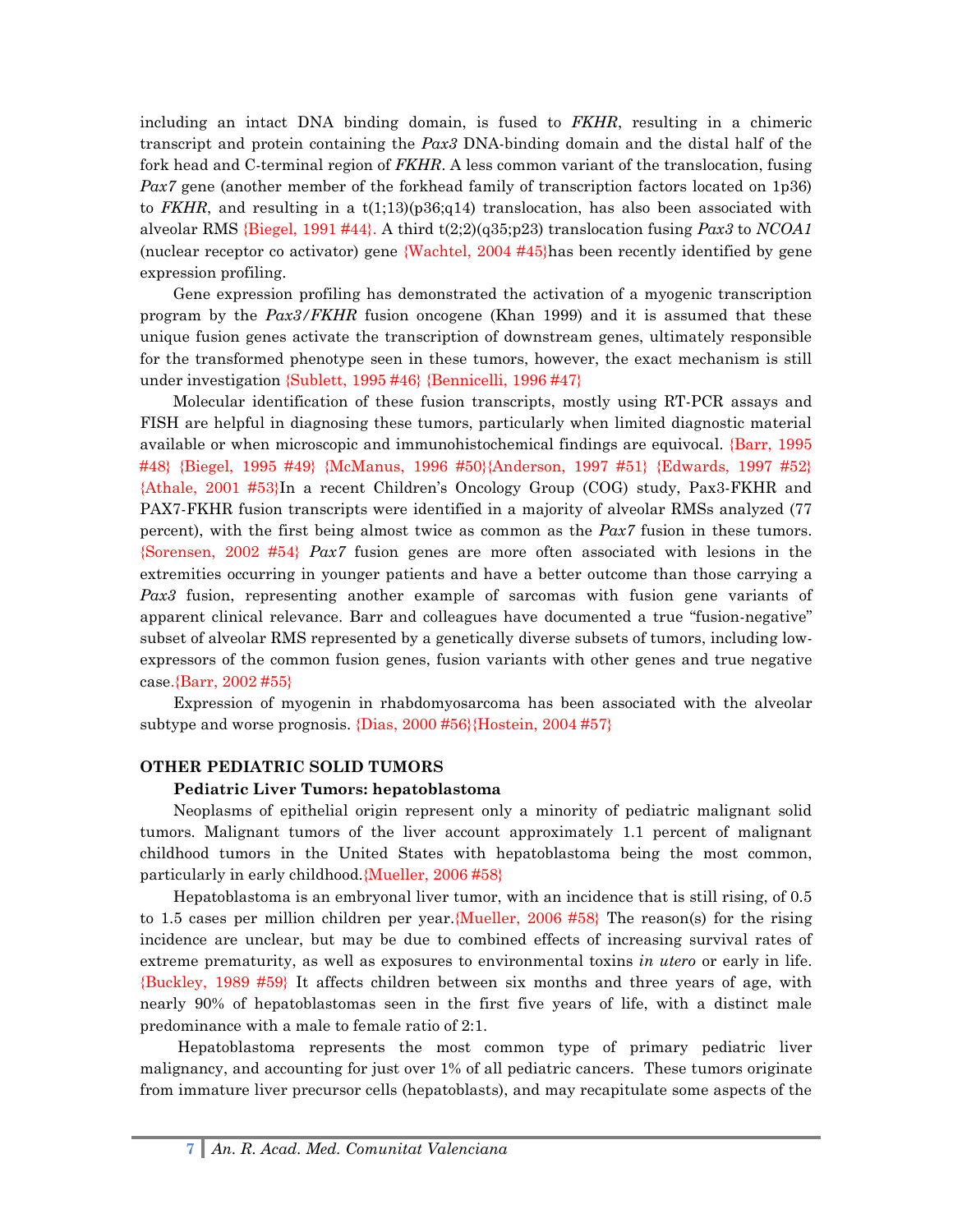liver development. Histologically, all hepatoblastomas are composed of epithelial tissue, and about one third of them show also focal mesenchymal differentiation. The epithelial component can be further subdivided into 4 types: pure fetal (31%), embryonal (19%), macrotrabecular (3%) and small undifferentiated (3%), with most of the tumors showing a combination of more than one of these types.

Accepted staging systems include the conventional POG/CCG systems based on postsurgical status, and the International/SIOP system of pre-surgical staging. {Mueller, 2006 #58} The primary treatment of hepatoblastoma is surgical resection; however, chemotherapy plays an important role by increasing the number of tumors that are resectable. Both staging and histology play important roles in determining the prognosis in these patients. Virtually 100% of patients with Stage I (completely resected at diagnosis), favorable histology (i.e. pure fetal type), survive, while the survival rates of patients with Stage IV tumors (distant metastases at diagnosis) of all histologies is 0-27%. Patients with low stage tumors that demonstrate unfavorable histology (i.e. small cell), usually recur, and have poor over-all prognosis. {Haas, 2001 #60} With chemotherapy, there is an 85% survival rate for Stage III hepatoblastomas having diverse histology. {Mueller, 2006 #58} The characterization of gene expression profiles of tumor cells from the treatment failure cases versus the responsive tumors, as well as those of the tumor cells that remain viable after effective chemotherapy, is an ultimate goal of the longer term project.

Some hepatoblastomas have been associated with constitutional genetic abnormalities, congenital malformations, and familial cancer syndromes, such as Beckwith-Wiedeman syndrome (BWS), familial polyposis coli (FAP), and rare cases of Prader-Willi and Li-Fraumeni syndrome, but most cases are sporadic.{Mueller, 2006 #58} {Oda, 1996 #61} Multiple cytogenetic and molecular cytogenetic abnormalities, have been described especially in sporadic hepatoblastoma. These include: extra copies of chromosomes 2q and 20, frequent chromosome breaks at 1q12-q21 and 2q35-37, and chromosomal CGH based descriptions of gains of material on chromosomes 1, 2, 7, 8, 17, 20, and  $22q$  as well as loss of  $4q$ materials.{Mueller, 2006 #58} {Ma, 2000 #62} {Weber, 2000 #63} The clinical significance of such observations are unclear. They are, therefore not incorporated into any of the staging or grading systems. One of the long-term goals of this project is to correlate these molecular cytogenetic changes both with gene expression changes, and overall clinical behavior.

Activation of the canonical Wnt signaling pathway is a consistent finding in hepatoblastoma. The Wnt pathway has long been known to direct growth and pattering during embryonic development, as well as being one of the key signaling pathways regulating cell growth, motility and differentiation. {Behrens, 2004 #64} {Lind, 2004 #65} This pathway has also emerged as a critical regulator of stem cells {Rattis, 2004 #66} integrally involved in tightly regulated self-renewal of stem and progenitor cells, as well as cancer development in the digestive (intestinal) epidermal and hematopoietic systems. {Taketo, 2004 #67} Nuclear β-catenin is the hallmark of Wnt signaling activation. β-catenin is an important scaffolding protein involved in both cellular adhesion and as the central regulator of canonical Wnt target gene transcription {Reya, 2005 #68}. In quiescent cells, βcatenin is bound to the cellular membrane by E-cadherin and also to  $\alpha$ -catenin, thus linking cellular adhesion to the cytoskeleton. Cytoplasmic β-catenin is maintained at a low level by a degradation complex including APC, Axin and Axin-2. This complex presents β-catenin to the CK1 and GSK3 kinases, resulting in phosphorylation of β-catenin at key serine and threonine residues in exon-3. This results in the recruitment of β-TrCP-containing E3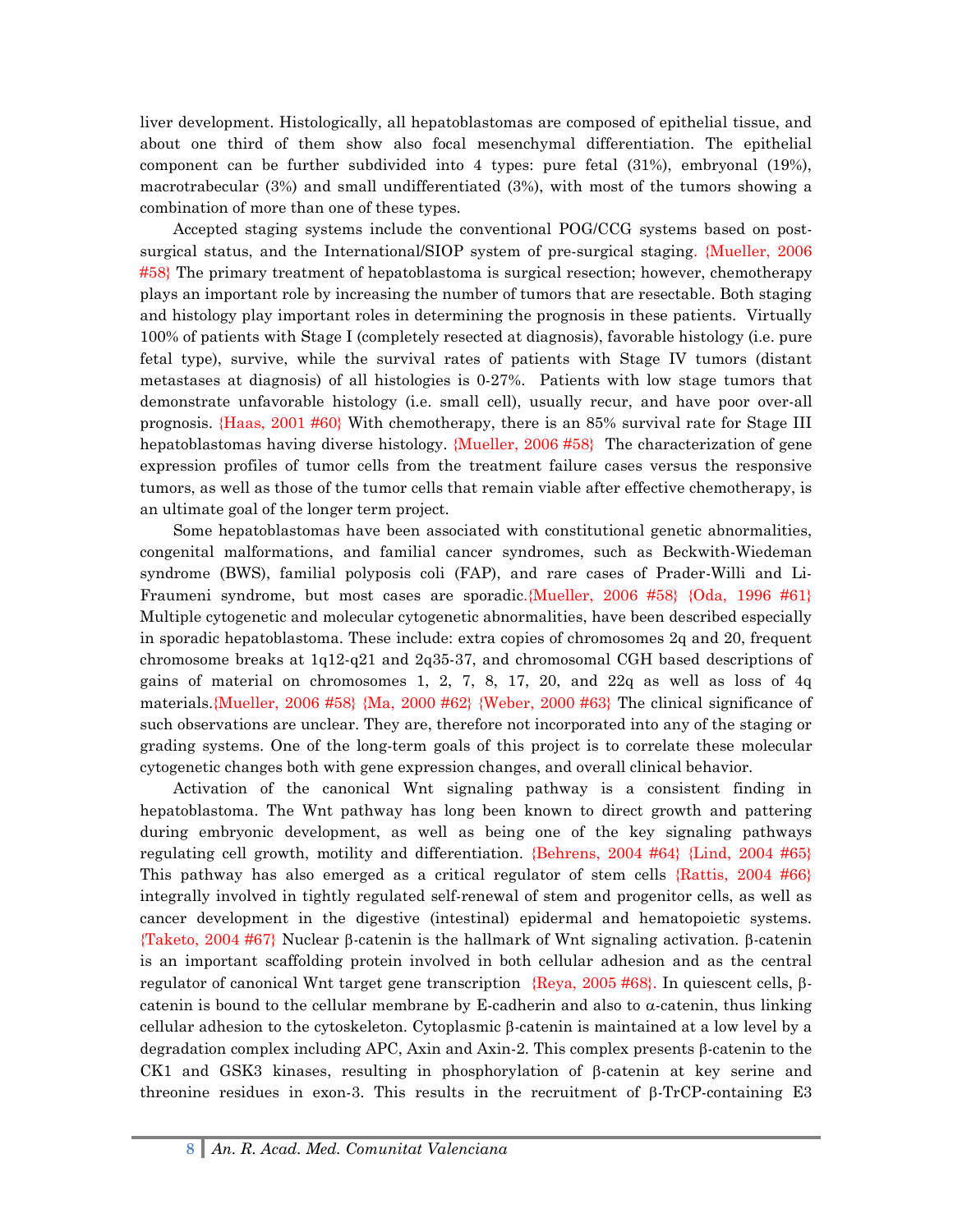ubiquitin ligase to these phosphorylated residues and proteosomal degradation of cytoplasmic β-catenin. The ubiquitin ligase EBI also targets β-catenin for degradation in a p53-induced manner {Liu, 2001 #69}, thus linking DNA damage to inhibition of β-catenin mediated transcription. Upon binding of WNT ligand to the Frizzled/LRP co-receptor complex, the Dishevelled protein inhibits GSK3, allowing cytoplasmic accumulation and subsequent nuclear translocation of β-catenin. In the nucleus, β-catenin binds to BCL9 through the first four Arm repeats. β-catenin and BCL9 juxtapose Pygopus and the TCF/LEF transcription factors. The recently discovered BCL9-2 also links β-catenin to TCF/LEF {Brembeck, 2004 #70}. The nuclear TCF(LEF)/β-catenin/BCL9(BCL9-2)/Pygopus complex facilitates the transcription of numerous canonical WNT target genes, including those regulating diverse cellular activities such as proliferation (*CCND1*), apoptosis (*cMyc, survivan*), migration (*MMP-7, MMP-26*), growth factor ligands and receptors (*FGF18, MET*), WNT transcription factors (*TCF-1, LEF1*) and inhibitors of WNT canonical signaling (*Axin2, DKK1, BTRC*) {Nusse, 2006 #71}

Mutations in the genes that constitute the canonical WNT signaling pathway are frequently seen in adult cancers, including colorectal, liver, endometrial, prostate, thyroid, skin and brain tumors. {Brembeck, 2004 #70} Recent evidence also implicates this pathway in the development of childhood tumors (liver, kidney, brain and pancreas) (Koesters 2003) that typically arise from germinal tissues, as opposed to the epithelial origin of the majority of adult cancer, most likely from a rapidly dividing stem cell. Nuclear translocation of βcatenin is present in 60-90% of hepatoblastomas  $\{\text{Taking } T_{\text{akayasu}, 2001} \#72\}$  and  $\{\text{First } 2001 \#73\}$  and has been associated with prognosis. Different types of *CTNNB1* gene activating mutations, including point mutations in exon-3 and deletions either confined to exon-3 or extending from exon-3 to exon-4, have also been documented in hepatoblastomas with a frequency that varies from 15 to over 70% of cases, depending of the design of the primers used. Mutations of other components of the canonical WNT pathway in hepatoblastoma include rare inactivating mutations in *APC*, *Axin* and *Axin2* {Oda, 1995 #74} {Taniguchi, 2002 #75} {Koch, 2004 #77}*.* Although mutations in these members of the canonical Wnt pathway appear to be frequent in hepatoblastoma, a large correlation study including b-catenin status (mutation type), histological subtype and expression pattern of other components of this pathway and, most important, of its target genes, has not been previously reported.

Important information about the pathogenesis of childhood cancer has derived from the study of normal embryonic development. The similarities between growth and differentiation of cells and tissues and the dysregulation of these events in oncogenesis are evident at multiple levels. At the molecular level, this relationship has become substantial with the discovery that many proto-oncogenes encode components of signal transduction pathways that direct normal development, including the Wnt signaling pathway. {Koesters, 2003 #78} The hepatoblastoma progenitor undifferentiated cell of origin (hepatoblast) which equivalent during embryonic development (liver stem cell) is programmed to undergo massive proliferation, appears to be somehow locked in this uncontrolled proliferative state in these tumors.

Our Department of Pathology at Texas Children's' Hospital and Baylor College of Medicine in Houston, Texas, is one of the two institutions designated for histological review of pediatric liver tumors by the Children's Oncology Group in the United States. We have developed an increasing interest in studying the biology of hepatoblastoma and particularly in identifying biological differences that may explain behavior of histological subtypes and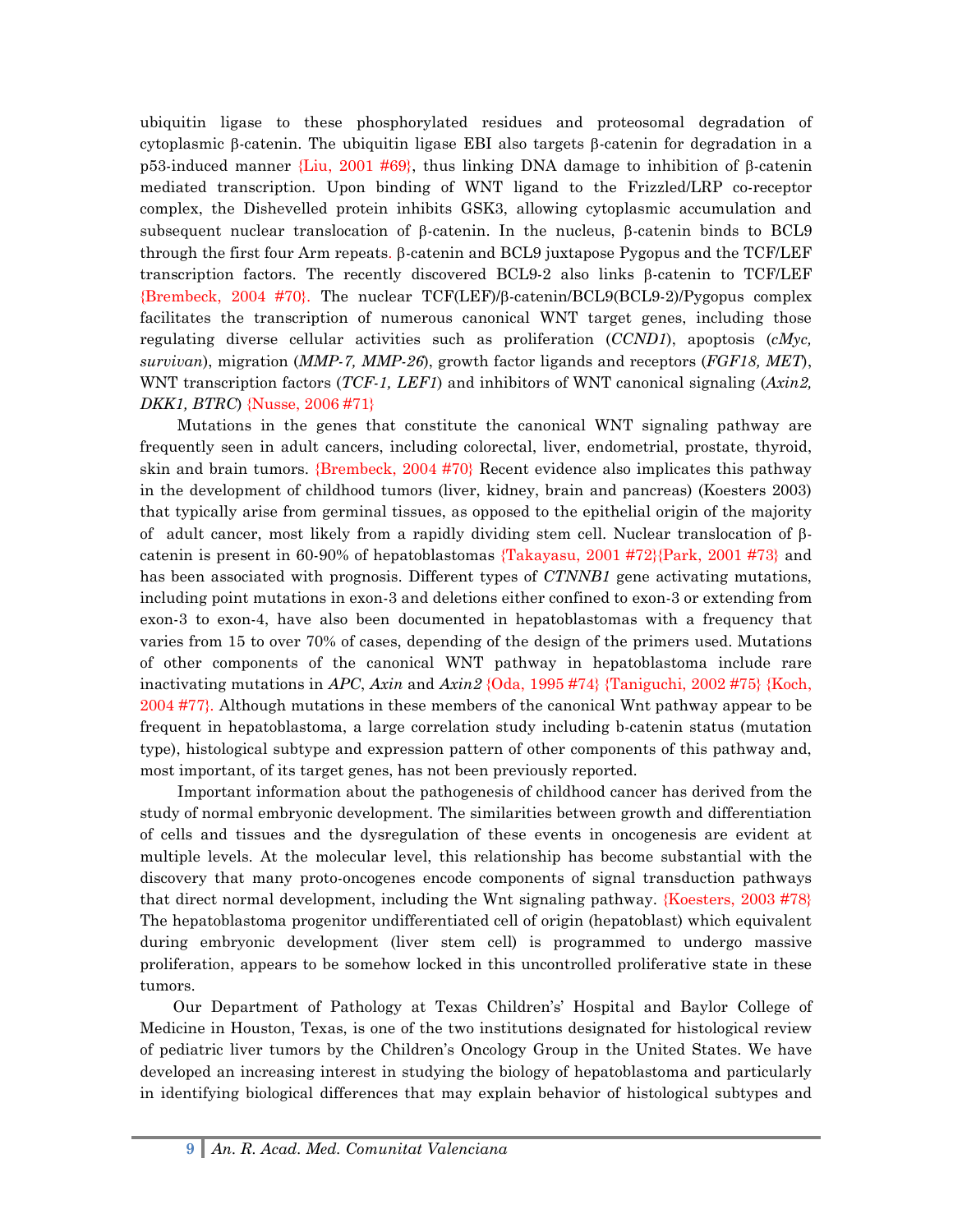could be used as clinical markers.

We have studied 41 hepatoblastoma specimens and performed genomic profiling using BAC array CGH, gene expression profiling using Affymetrix chips and QRT-PCR (Qualitative Reverse Transcription, Polymerase Chain Reaction) and are validating some of our data using immunohistochemistry, and in-situ hybridization. We are particularly interested in the Wnt signaling pathway and the important role of its abnormal over activation may play in hepatoblastoma pathogenesis. One of our main objectives is to investigate additional mechanisms by which defects in regulation of the Wnt signaling pathway contribute to tumor progression in different subtypes of hepatoblastoma.

In order to investigate Wnt activation and hepatoblastoma we performed analysis of CTNNB1 gene mutation status and β-catenin expression pattern in different subtypes and explored the possible contribution of additional canonical Wnt pathway molecules (epigenetic mechanisms) in Wnt signaling activation. We also analyzed the status of Wnt/Tcf target genes in hepatoblastoma.

We found markedly increased nuclear expression of β-catenin (particularly in the higher-grade tumor components) in hepatoblastomas with embryonal/small cell histology, and point mutations, deletions within or confined to the entire exon three, (rarely no CTNNB1 mutations). By contrast, hepatoblastomas with pure fetal epithelial histology showed a predominantely membranous and only rare nuclear β-catenin expression, as well as predominantly large deletions including the entire exon three and most of exon four of CTNNB1 gene. Our hypothesis is that when mutations are confined to exon-3 the BCL9 interaction domain is maintained, as well as the transcription of WNT target genes, resulting in a more aggressive phenotype. Large deletions including the BCL9-interacting domain would not be as capable of facilitating canonical WNT target gene expression (as wild type CTNNB1).

We studied other canonical and non canonical Wnt pathway molecules by Real-time quantitative reverse transcription-polymerase chain reaction (QRT-PCR), using SYBR Green chemistry (value of the target gene calculated in relation to a control sample using ΔΔCt method). This analysis demonstrated: down regulation of canonical Wnt pathway genes , induction of upstream antagonists of canonical Wnt signaling, and induction of some noncanonical Wnt pathway genes in the majority of Hepatoblastomas

We are now in the process of studying Wnt/Tcf target genes in hepatoblastoma

(36 downstream targets, a subset of 14 involved in feed-back regulation) by QRT-PCR, microarray analysis and tissue immunohistochemistry in order to investigate the possibility of a hepatoblastoma subtype-specific TCf target program that may explain clinical behavior and response to therapy.

We expect that a better understanding of hepatoblastoma biology, based on a systematic analysis of biologically important signaling pathways, and integration of this information with histology and other tumor markers, will lead to new biologically relevant and therapeutically significant tumor classification

### **CONCLUSIONS**

The diagnosis of cancer and particularly, the diagnosis and prognostication of pediatric malignancies is undergoing tremendous challenges and improvements as pathologist and cancer diagnosis is becoming part of the new molecular era. Classification of pediatric malignancies based on molecular markers and gene expression signatures has already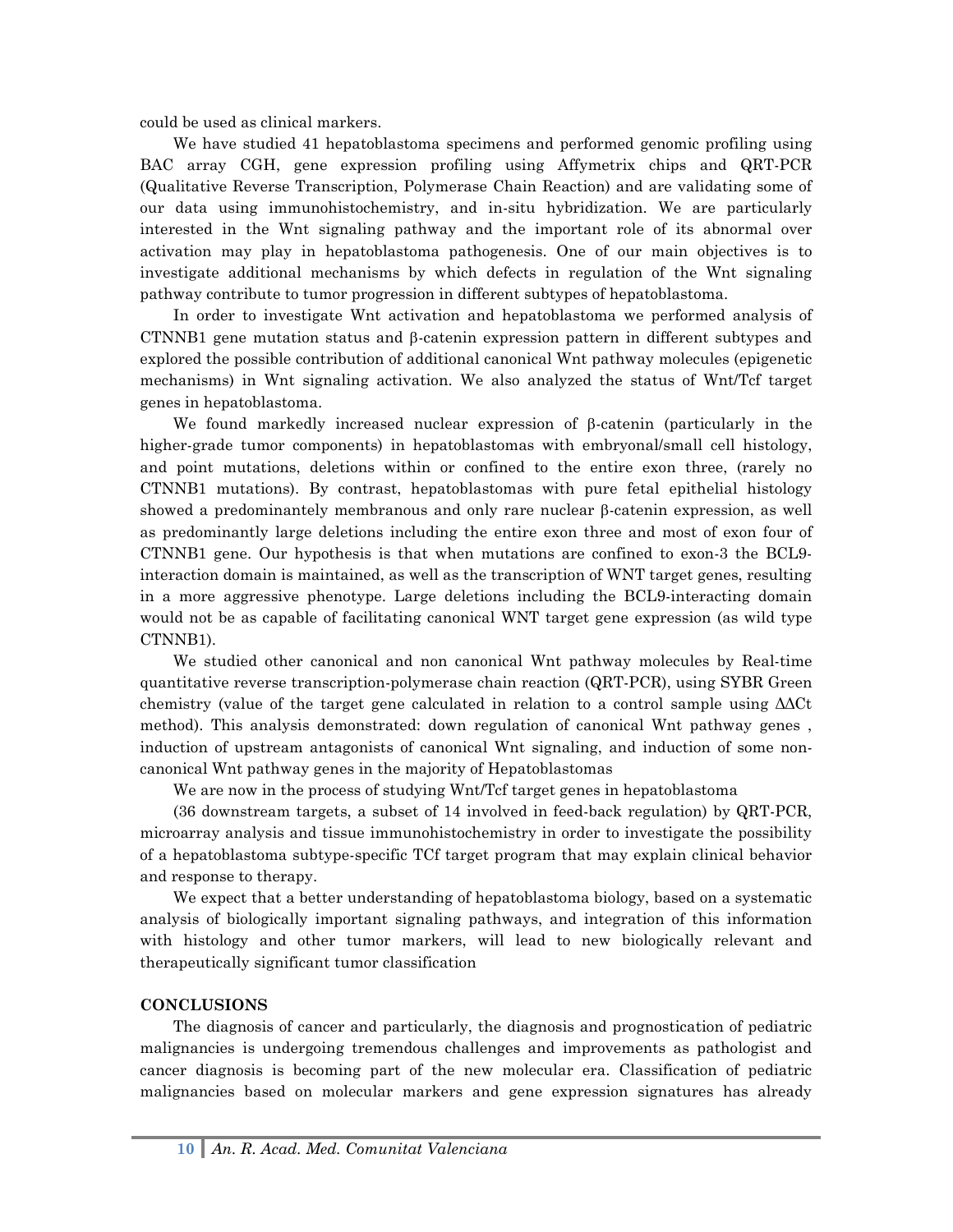began. Pathologists will be playing a crucial translating role in assay development, clinical validation and diagnostic integration of new biological markers. This integration of new diagnostic information is already become clinically necessary to correctly diagnose, classify, and clinically stratify pediatric cancer patients. The integration of additional and more complex diagnostic parameters will become gradually more important in order to make optimal therapeutic decisions.

## **Abbreviations:**

**ALL, Acute Lymphoblastic Leukemia PCR: Polymerase Chain Reaction RT-PCR: Reverse Transcription, Polymerase Chain Reaction FISH: Fluorescence in situ Hybridization SKY: Spectral Karyotyping CGH: Comparative Genomic Hybridization. CISH: Chromogenic In Situ Hybridization NHL: non-Hodgkin lymphoma RMS: Rhabdomyosarcoma QRT-PCR: Qualitative Reverse Transcription, Polymerase Chain Reaction BAC: Bacterial Artificial Chromosomes**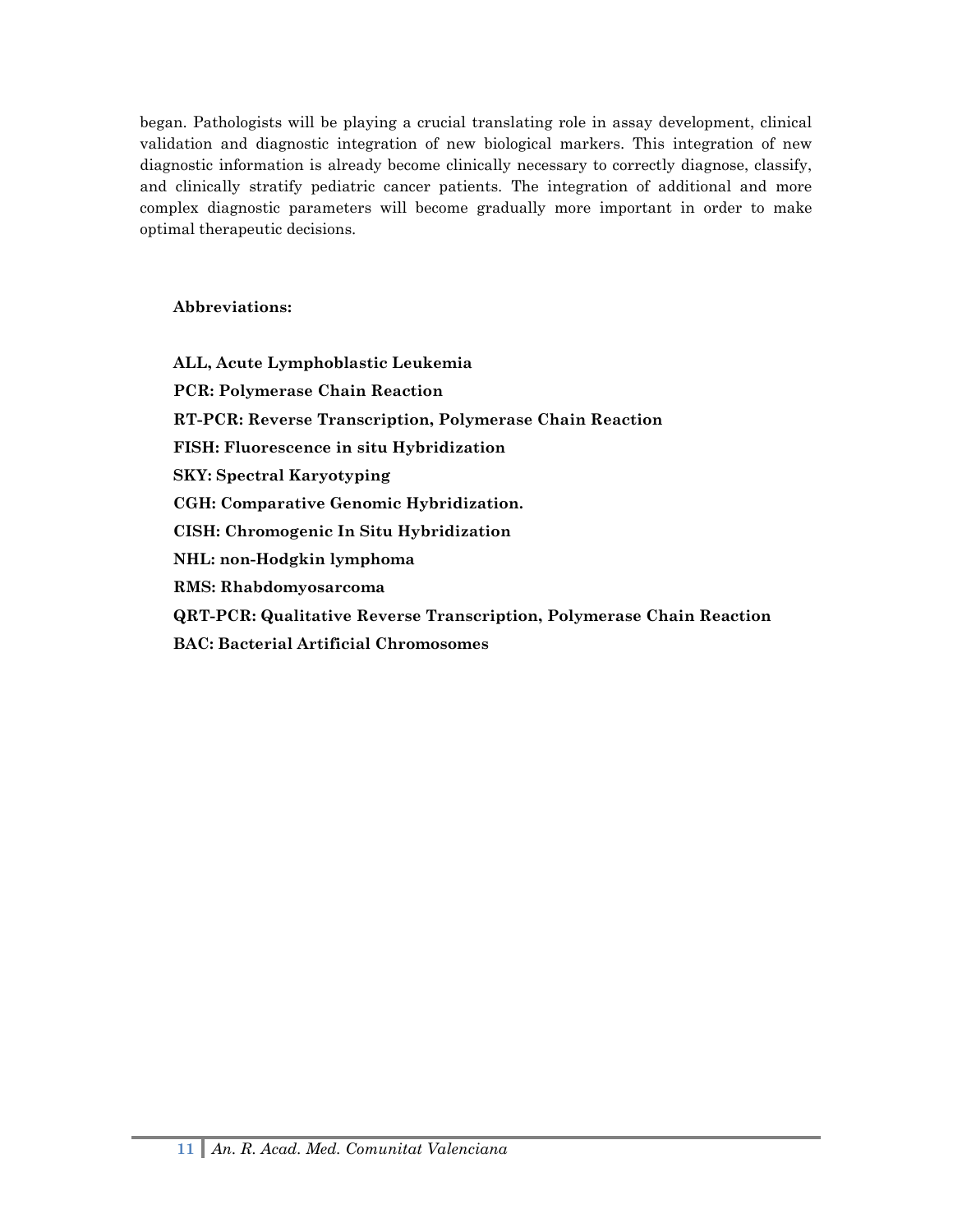## **TABLES**

j.

| Table 1.: Genetic abnormalities and risk assessment in pediatric ALL |  |
|----------------------------------------------------------------------|--|
|----------------------------------------------------------------------|--|

| <u>Cytogenetics</u>                    | Fusion             | Frequency      | <b>Prognosis</b>           |
|----------------------------------------|--------------------|----------------|----------------------------|
| t(9;22)(q34;q11.2)                     | <i>BCR/ABL</i>     | $3 - 4\%$      | Unfavorable                |
| t(4;11)(q21;q23)<br>t(1;19)(q23;p13.3) | AF4/MLL<br>PBX/E2A | $2 - 3%$<br>6% | Unfavorable<br>Unfavorable |
| t(12;21)(p13;q22)                      | <b>TEL/AML1</b>    | 16-29%         | Favorable                  |
| Hyperdiploid > 50                      | N/A                | 20-25          | Favorable                  |
| Hypodiploid                            | N/A                | 5%             | Unfavorable                |

# **Table 2: Anaplastic Lymphoma Kinase (ALK, 2p23) translocations in ALCL**

| Abnormality        | <b>Fusion</b> gene |
|--------------------|--------------------|
| t(2;5)(p23;q35)    | ALK/NPM            |
| t(2;22)(p23;q11.2) | ALK/CLCTL          |
| t(2;22)(p23;q11.2) | ALK/MYH9           |
| t(1;2)(q35;p23)    | ALK/TPM3           |
| t(2;3)(p23;q21)    | <i>ALK/TFG</i>     |
| t(2;17)(p23;q25)   | ALK/ALO17          |
| inv(2)(q23q35)     | <i>ALK/ATIC</i>    |

# **Table 3: Most common translocations and gene fusions in sarcomas**

| <b>Tumor</b>                         | <b>Translocation</b> | <b>Fusion gene</b>                     |
|--------------------------------------|----------------------|----------------------------------------|
|                                      |                      |                                        |
| Alveolar rhabdomyosarcoma            | t(2;13)(q35;q14)     | PAX3-FKHR                              |
|                                      | t(1;13)(p36;q14)     | <b>PAX7-FKHR</b>                       |
| Alveolar soft-part sarcoma           | t(X;17)(p11.2;q25)   | <b>ASPL-TFE3</b>                       |
| Clear-cell sarcoma                   | t(12;22)(q13;q12)    | ATF1-EWS                               |
| Congenital fibrosarcoma and          |                      |                                        |
| mesoblastic nephroma                 | t(12;15)(p13;q25)    | ETV6NTRK3                              |
| DFSP and giant-cell fibroblastoma    | t(17;22)(q22;q13)    | <b>COL1A1PDGFB</b>                     |
| Desmoplastic round-cell tumor        | t(11;22)(p13;q12)    | WT1-EWS                                |
| Ewing and peripheral AND pPNET       | t(11;22)(q24;q12)    | <b>EWS-FLI1</b>                        |
|                                      | t(21;22)(q22;q12)    | <b>EWS-ERG</b>                         |
|                                      | t(7;22)(p22;q12)     | EWS-ETV1                               |
|                                      | t(17;22)(q12;q12)    | <b>EWS-E1AF</b>                        |
|                                      | t(2;22)(q33;q12)     | <b>FEV-EWS</b>                         |
| Inflammatory myofibroblastic tumor   | t(2;19)(p23;p13.1)   | ALK-TPM4                               |
|                                      | $t(1;2)(q22-23;p23)$ | <b>TPM3-ALK</b>                        |
| Myxoid chondrosarcoma, extraskeletal | t(9;22)(q22;q12)     | <b>EWSCHN(TEC)</b>                     |
|                                      | t(9;17)(q22;q11)     | RBP56CHN(TEC)                          |
|                                      | t(9;15)(q22;q21)     | TCF12                                  |
|                                      |                      |                                        |
| Myxoid liposarcoma                   | t(12;16)(q13;p11)    | <b>TLS(FUS)CHOP</b><br><b>EWS-CHOP</b> |
|                                      | t(12;22)(q13;q12)    |                                        |
| Synovial sarcoma                     | t(X;18)(p11;q11)     | SYT/SSX1/2/4                           |